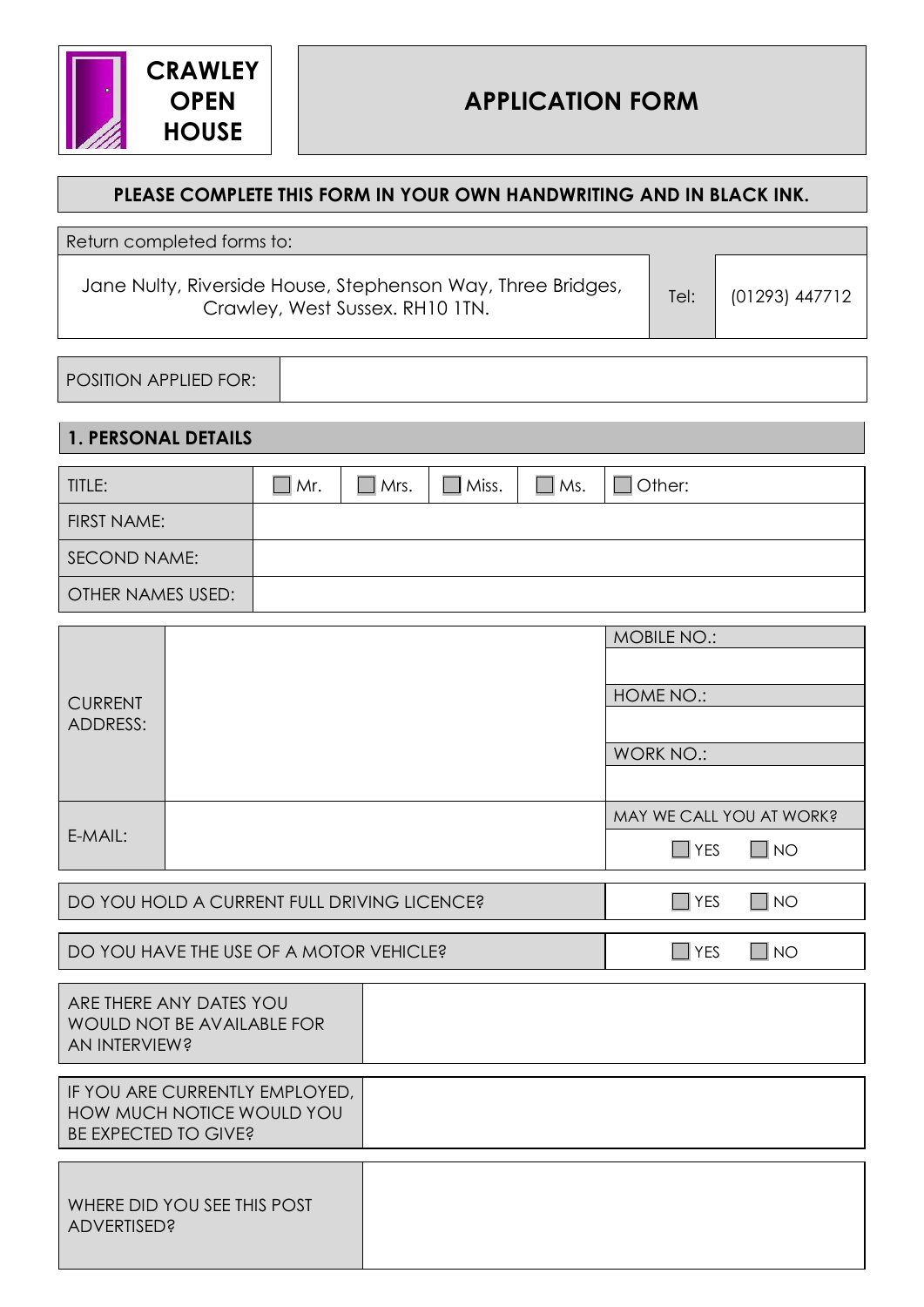# **2. EDUCATION/QUALIFICATIONS/TRAINING**

#### PLEASE GIVE DETAILS OF YOUR EDUCATION SINCE THE AGE OF 11:

| <b>DATES</b><br><b>ATTENDED</b><br><b>FROM</b><br><b>TO</b> | NAME & ADDRESS OF<br>SCHOOL/COLLEGE/UNIVERSITY,<br>ETC. | <b>QUALIFICATIONS</b><br><b>OBTAINED</b> | <b>DATE</b><br>AWARDED |
|-------------------------------------------------------------|---------------------------------------------------------|------------------------------------------|------------------------|
|                                                             |                                                         |                                          |                        |
|                                                             |                                                         |                                          |                        |
|                                                             |                                                         |                                          |                        |
|                                                             |                                                         |                                          |                        |
|                                                             |                                                         |                                          |                        |
|                                                             |                                                         |                                          |                        |
|                                                             |                                                         |                                          |                        |
|                                                             |                                                         |                                          |                        |
|                                                             |                                                         |                                          |                        |
|                                                             |                                                         |                                          |                        |

(Continue on separate sheet if necessary.)

PLEASE PROVIDE DETAILS, INCLUDING DATES, OF ANY OTHER PROFESSIONAL OR OTHER QUALIFICATIONS YOU HAVE/ARE UNDERTAKING WHICH ARE RELEVANT TO YOUR APPLICATION. PLEASE ALSO INCLUDE RELEVANT COURSES/TRAINING ATTENDED.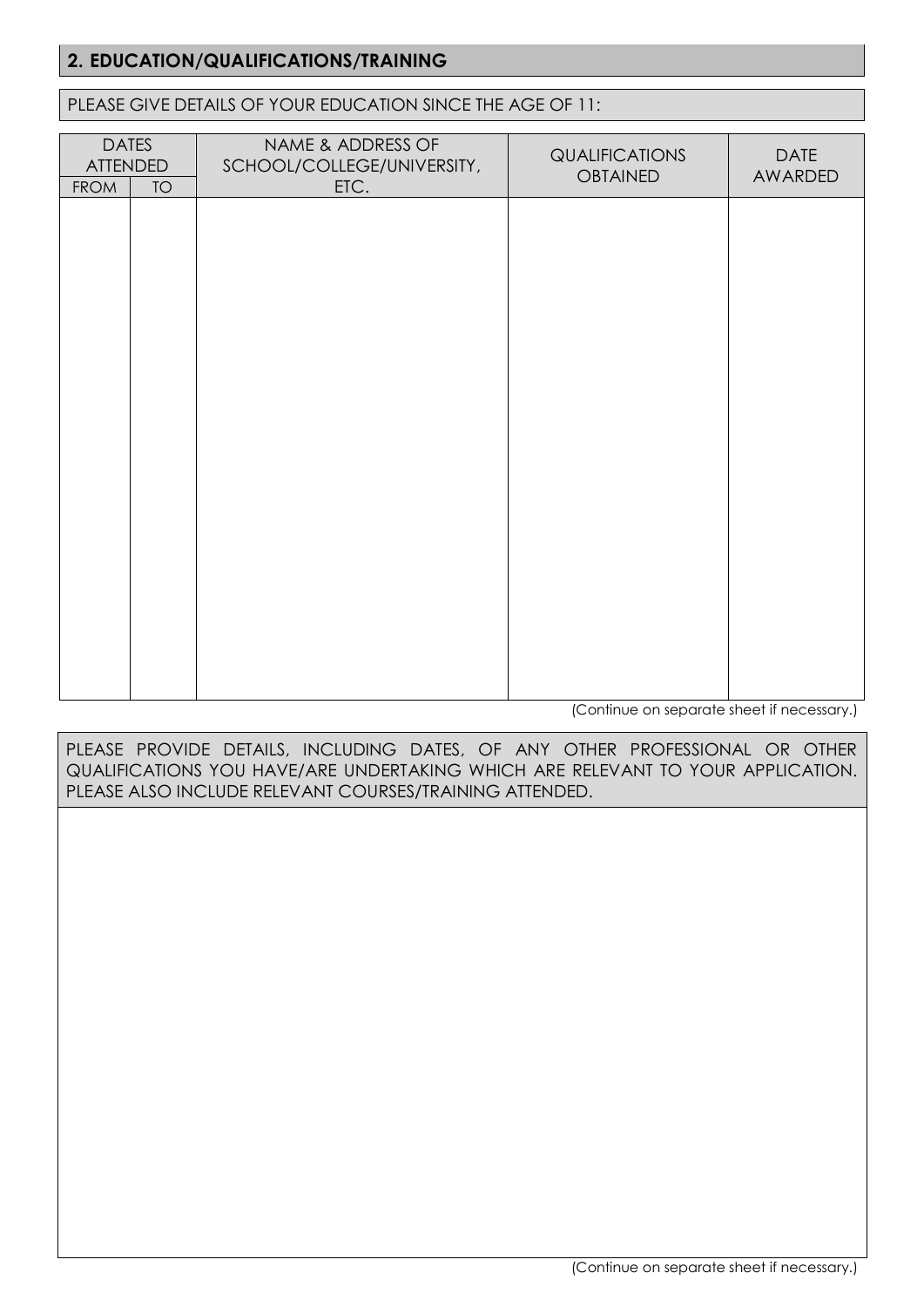# **3. EMPLOYMENT HISTORY**

| PLEASE GIVE DETAILS OF YOUR CURRENT OR MOST RECENT EMPLOYMENT: |                                                                    |  |                      |  |                         |                |  |
|----------------------------------------------------------------|--------------------------------------------------------------------|--|----------------------|--|-------------------------|----------------|--|
| <b>EMPLOYER'S</b><br>NAME:                                     |                                                                    |  |                      |  |                         |                |  |
|                                                                |                                                                    |  |                      |  |                         | POST CODE:     |  |
| ADDRESS:                                                       |                                                                    |  |                      |  |                         | TELEPHONE NO.: |  |
| <b>JOB TITLE:</b>                                              |                                                                    |  |                      |  |                         |                |  |
| SALARY:                                                        |                                                                    |  | <b>DATE STARTED:</b> |  |                         |                |  |
|                                                                | BRIEF DESCRIPTION OF MAIN DUTIES AND KEY RESPONSIBILITIES OF POST: |  |                      |  |                         |                |  |
| DATE FINISHED (IF RELEVANT):                                   |                                                                    |  |                      |  | <b>NOTICE REQUIRED:</b> |                |  |
| REASONS FOR FINISHING OR                                       | LOOKING FOR NEW EMPLOYMENT:                                        |  |                      |  |                         |                |  |

# **PREVIOUS EMPLOYMENT**

(Start with most recent at top. Please account for all gaps in employment history)

|             | <b>DATES</b>          | NAME AND ADDRESS OF |                            | BRIEF DESCRIPTION OF MAIN DUTIES AND KEY |
|-------------|-----------------------|---------------------|----------------------------|------------------------------------------|
| <b>FROM</b> | TO                    | <b>EMPLOYER</b>     |                            | RESPONSIBILITIES OF POST:                |
|             |                       |                     |                            |                                          |
|             |                       |                     |                            |                                          |
|             |                       |                     |                            |                                          |
|             |                       |                     |                            |                                          |
|             |                       |                     |                            |                                          |
|             |                       |                     |                            |                                          |
|             |                       |                     |                            |                                          |
|             | <b>LEAVING SALARY</b> | £                   | <b>REASON FOR LEAVING:</b> |                                          |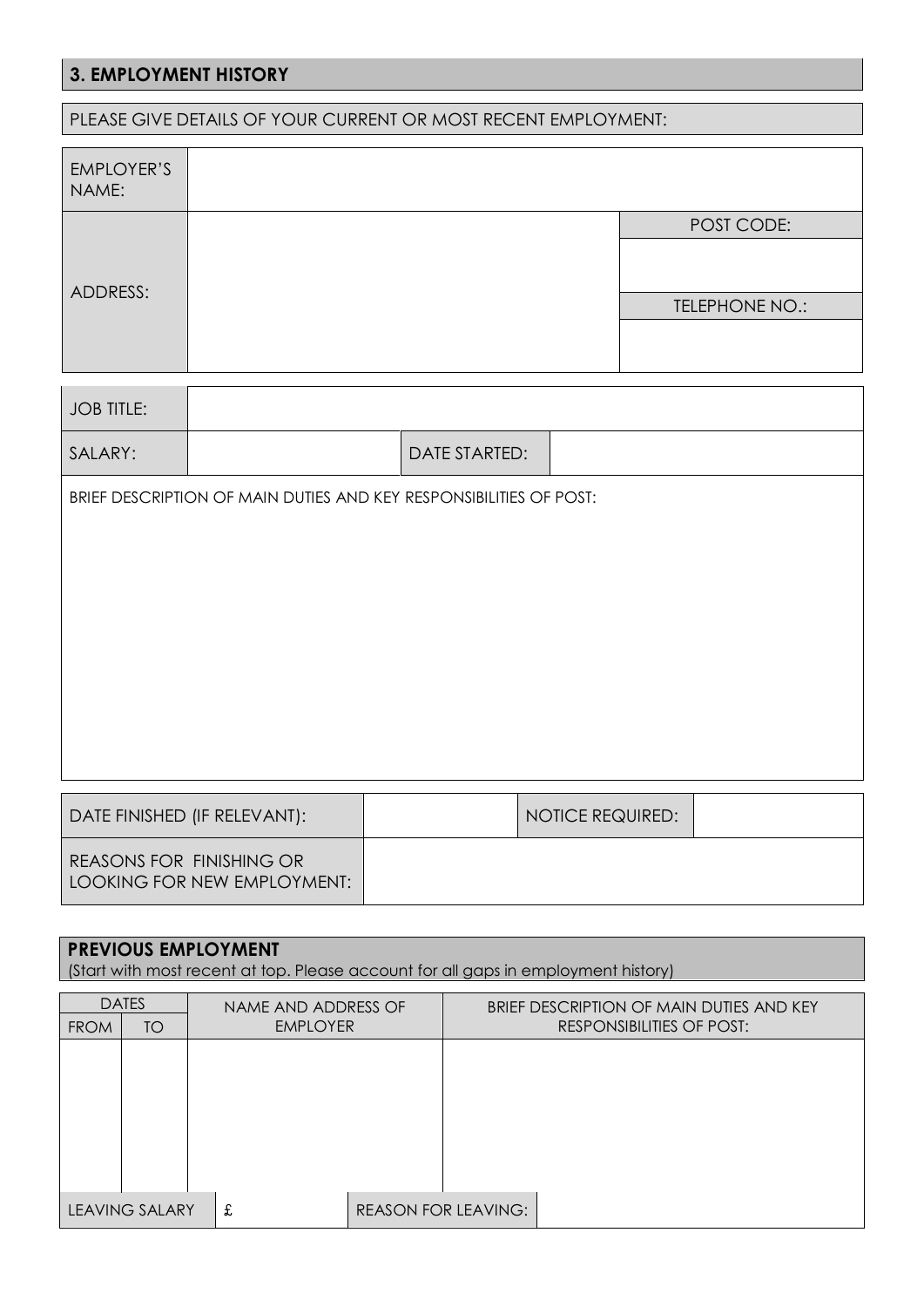|             | <b>DATES</b>          |   | NAME AND ADDRESS OF |                            | BRIEF DESCRIPTION OF MAIN DUTIES AND KEY |
|-------------|-----------------------|---|---------------------|----------------------------|------------------------------------------|
| <b>FROM</b> | <b>TO</b>             |   | <b>EMPLOYER</b>     |                            | RESPONSIBILITIES OF POST:                |
|             |                       |   |                     |                            |                                          |
|             |                       |   |                     |                            |                                          |
|             |                       |   |                     |                            |                                          |
|             |                       |   |                     |                            |                                          |
|             |                       |   |                     |                            |                                          |
|             |                       |   |                     |                            |                                          |
|             |                       |   |                     |                            |                                          |
|             | <b>LEAVING SALARY</b> | £ |                     | <b>REASON FOR LEAVING:</b> |                                          |

| <b>DATES</b> |                       | NAME AND ADDRESS OF |  |                            | BRIEF DESCRIPTION OF MAIN DUTIES AND KEY |  |  |
|--------------|-----------------------|---------------------|--|----------------------------|------------------------------------------|--|--|
| <b>FROM</b>  | <b>TO</b>             | <b>EMPLOYER</b>     |  |                            | <b>RESPONSIBILITIES OF POST:</b>         |  |  |
|              |                       |                     |  |                            |                                          |  |  |
|              |                       |                     |  |                            |                                          |  |  |
|              |                       |                     |  |                            |                                          |  |  |
|              |                       |                     |  |                            |                                          |  |  |
|              |                       |                     |  |                            |                                          |  |  |
|              |                       |                     |  |                            |                                          |  |  |
|              |                       |                     |  |                            |                                          |  |  |
|              |                       |                     |  |                            |                                          |  |  |
|              | <b>LEAVING SALARY</b> | £                   |  | <b>REASON FOR LEAVING:</b> |                                          |  |  |
|              |                       |                     |  |                            | $\sim$ $\sim$ $\sim$                     |  |  |

(Continue on separate sheet if necessary.)

## **4. CRIMINAL CONVICTIONS OR CAUTIONS**

THE PROVISIONS RELATING TO NON-DISCLOSURE OF CRIMINAL CONVICTIONS, INCLUDING OFFICIAL POLICE CAUTIONS DO NOT APPLY TO THE POSITION YOU ARE APPLYING FOR. YOU MUST THEREFORE DISCLOSE ANY CRIMINAL CONVICTION OR CAUTION UNDER THE 1975 EXEMPTION ORDER SECTION 12 OF THE REHABILITATION OF OFFENDERS ACT 1974.

HAVE YOU BEEN CAUTIONED OR CONVICTED OF ANY CRIMINAL OFFENCE │ └ │ YES │ └ │ NO<br>AT ANY TIME?

IF YES, PLEASE PROVIDE DETAILS OF THE CONVICTION/CAUTION(S) RECORDED AGAINST YOU, I.E. THE OFFENCE, THE DATE ON WHICH YOU WERE CONVICTED AND THE PENALTY IMPOSED:

| <b>OFFENCE</b> | DATE OF<br>CONVICTION/CAUTION | SENTENCE/PENALTY<br><b>IMPOSED</b> |
|----------------|-------------------------------|------------------------------------|
|                |                               |                                    |
|                |                               |                                    |
|                |                               |                                    |
|                |                               |                                    |
|                |                               |                                    |
|                |                               |                                    |
|                |                               |                                    |
|                |                               |                                    |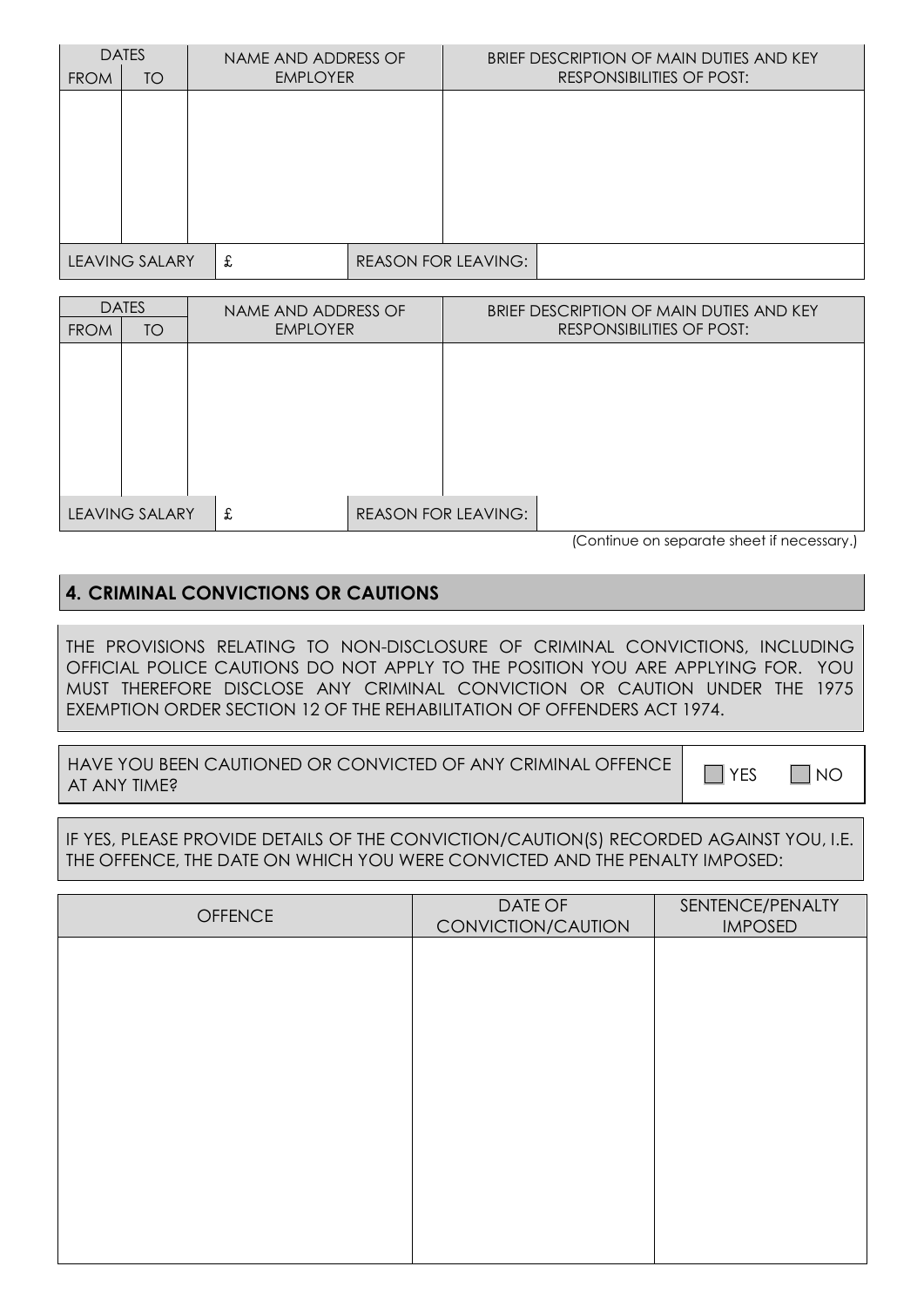## **5. JOB SUITABILITY**

PLEASE USE THIS PAGE TO GIVE EXAMPLES OF HOW YOU MEET THE REQUIREMENTS OF THE PERSON SPECIFICATION ENCLOSED WITH THIS APPLICATION PACK (SKILLS AND ABILITIES, KNOWLEDGE, EXPERIENCE ETC.)

(Continue on separate sheet if necessary.)

WHAT ARE YOUR INTERESTS AWAY FROM WORK?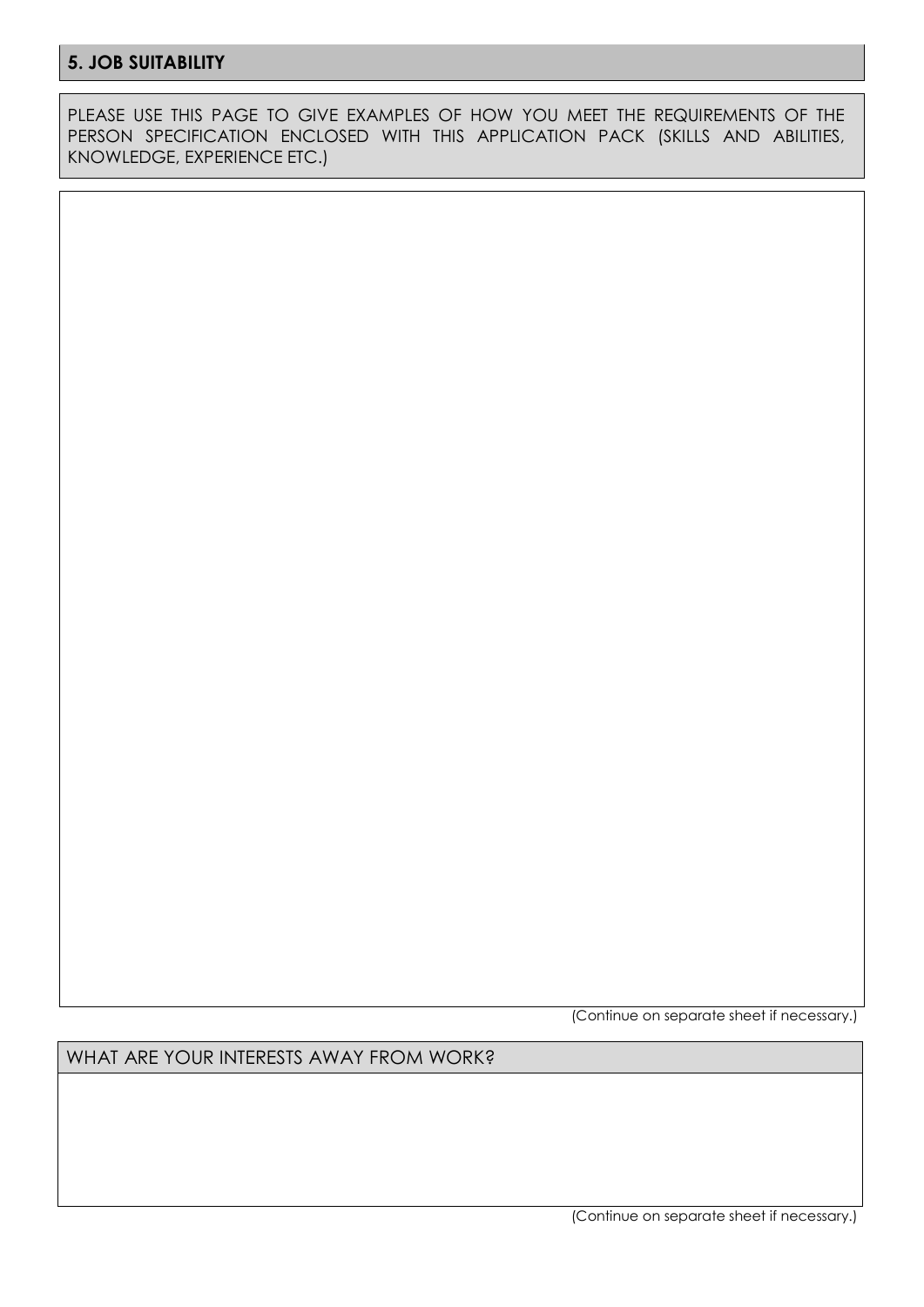## **6. RIGHT TO WORK IN THE UK (ASYLUM IMMIGRATION ACT 1996)**

IF YOU ARE INVITED TO INTERVIEW, PLEASE BRING ALONG PROOF OF YOUR RIGHT TO WORK IN THE UK. THE FOLLOWING ARE ACCEPTABLE DOCUMENTS:

- NATIONAL INSURANCE NO.
- P45
- P60
- PREVIOUS PAYSLIP
- BIRTH CERTIFICATE ISSUED IN UK OR REPUBLIC OF IRELAND
- PASSPORT
- WORK PERMIT
- CERTIFICATE OF REGISTRATION AS A BRITISH **CITIZEN**
- UK RESIDENCE PERMIT
- EEA PASSPORT OR IDENTITY CARD

### **7. REHABILITATION OF OFFENDERS ACT 1974**

AS CRAWLEY OPEN HOUSE MEETS THE REQUIREMENTS IN RESPECT OF EXEMPTED QUESTIONS UNDER THE REHABILITATION OF OFFENDERS ACT 1974, ALL APPLICANTS WHO ARE OFFERED EMPLOYMENT WILL BE SUBJECT TO A CRIMINAL RECORD CHECK FROM THE CRIMINAL RECORDS BUREAU BEFORE THE APPOINTMENT IS CONFIRMED. THIS WILL INCLUDE DETAILS OF CAUTIONS, REPRIMANDS, AS WELL AS CONVICTIONS. HAVING A PREVIOUS CONVICTION WILL NOT NECESSARILY PREVENT YOU FROM OBTAINING EMPLOYMENT WITH CRAWLEY OPEN HOUSE.

## **8. REFERENCES**

PLEASE GIVE DETAILS OF **TWO** PEOPLE (OTHER THAN MEMBERS OF YOUR FAMILY, PARTNER OR PARTNER'S FAMILY) TO WHOM WE MAY APPLY FOR REFERENCES. THESE REFEREES MUST BE ABLE TO COMMENT ON YOUR ABILITY TO MEET THE DEMANDS OF THE JOB FOR WHICH YOU ARE APPLYING. **YOUR FIRST REFEREE SHOULD BE YOUR CURRENT OR MOST RECENT LINE MANAGER.**

|                                                  | <b>FIRST REFEREE</b>                               |                                                  | <b>SECOND REFEREE</b> |                    |  |  |
|--------------------------------------------------|----------------------------------------------------|--------------------------------------------------|-----------------------|--------------------|--|--|
| NAME:                                            |                                                    | NAME:                                            |                       |                    |  |  |
| POSITION:                                        |                                                    | POSITION:                                        |                       |                    |  |  |
| ORGANISATION:                                    |                                                    | ORGANISATION:                                    |                       |                    |  |  |
| ADDRESS:                                         |                                                    | ADDRESS:                                         |                       |                    |  |  |
| TEL. NUMBER:                                     |                                                    | TEL. NUMBER:                                     |                       |                    |  |  |
| HOW DO YOU<br><b>KNOW THIS</b><br><b>PERSON?</b> |                                                    | HOW DO YOU<br><b>KNOW THIS</b><br><b>PERSON?</b> |                       |                    |  |  |
|                                                  | MAY WE TAKE UP YOUR REFERENCES PRIOR TO INTERVIEW? |                                                  |                       | <b>YES</b><br>  NO |  |  |